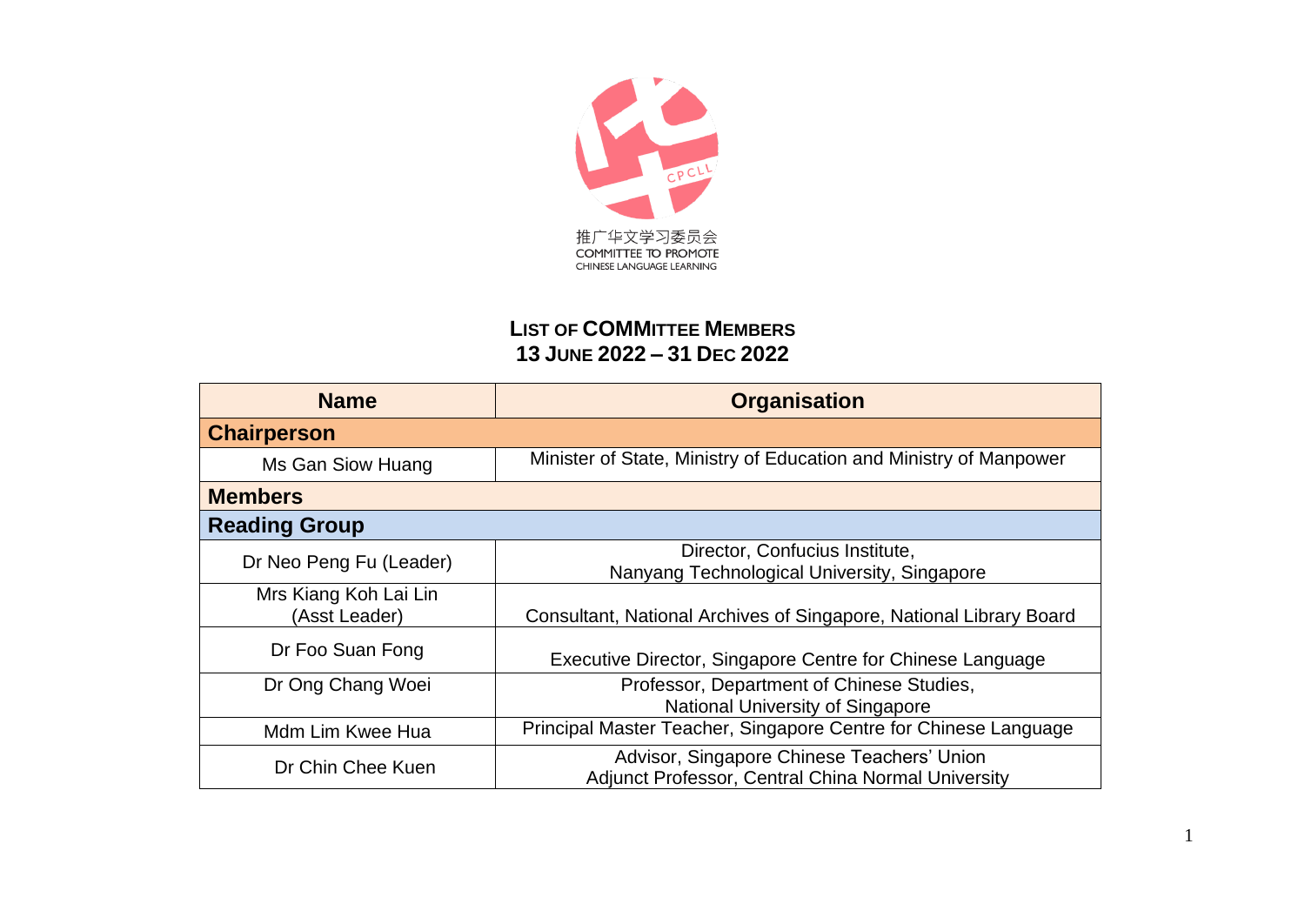| <b>Name</b>                         | <b>Organisation</b>                                                                                                          |
|-------------------------------------|------------------------------------------------------------------------------------------------------------------------------|
| Dr Zheng Yingjiang                  | Master Teacher, Singapore Centre for Chinese Language                                                                        |
| Mdm Ng Puay Eng                     | Associate Fukan Editor, Fukan Desk,<br>Lianhe Zaobao, SPH Media Limited                                                      |
| Dr Kang Ger-Wen, Oliver             | Course Chair, Chinese Studies,<br>School of Humanities & Social Sciences, Ngee Ann Polytechnic                               |
| Mr Sim Si Han                       | President, Qing History Society (Singapore)                                                                                  |
| Mr Wong Lin Tam                     | Managing Director/Principal Consultant,<br>Wang Media Consulting Pte Ltd                                                     |
| Ms Lee Ivy                          | Senior Audience Strategy Specialist, SPH Media Limited                                                                       |
| <b>Writing Group</b>                |                                                                                                                              |
| Dr Chua Chee Lay (Leader)           | President, Research Association of Contemporary Arts                                                                         |
| Mr Chia Hwee Pheng<br>(Asst Leader) | Honorary President, Singapore Association of Writers                                                                         |
| Ms Teoh Hee La                      | Senior Correspondent, Fukan Desk,<br>Lianhe Zaobao, SPH Media Limited                                                        |
| Dr Tan Chee Lay                     | Deputy Head, Asian Languages & Cultures Academic Group,<br>National Institute of Education, Nanyang Technological University |
| Mr Tan Ik Ching                     | President, Singapore Middle School Chinese Teachers' Association                                                             |
| Mdm Chua Suay Hong                  | Master Teacher, Singapore Centre for Chinese Language                                                                        |
| Mdm Lye Choon Hwan                  | Second Vice President, Singapore Chinese Teachers' Union                                                                     |
| Mdm Tan Leng Tuan                   | Editor, Young Audience, Chinese Media Group<br><b>SPH Media Limited</b>                                                      |
| Ms Lin Rongchan                     | Lecturer, Learning Sciences and Assessment Academic Group<br>National Institute of Education                                 |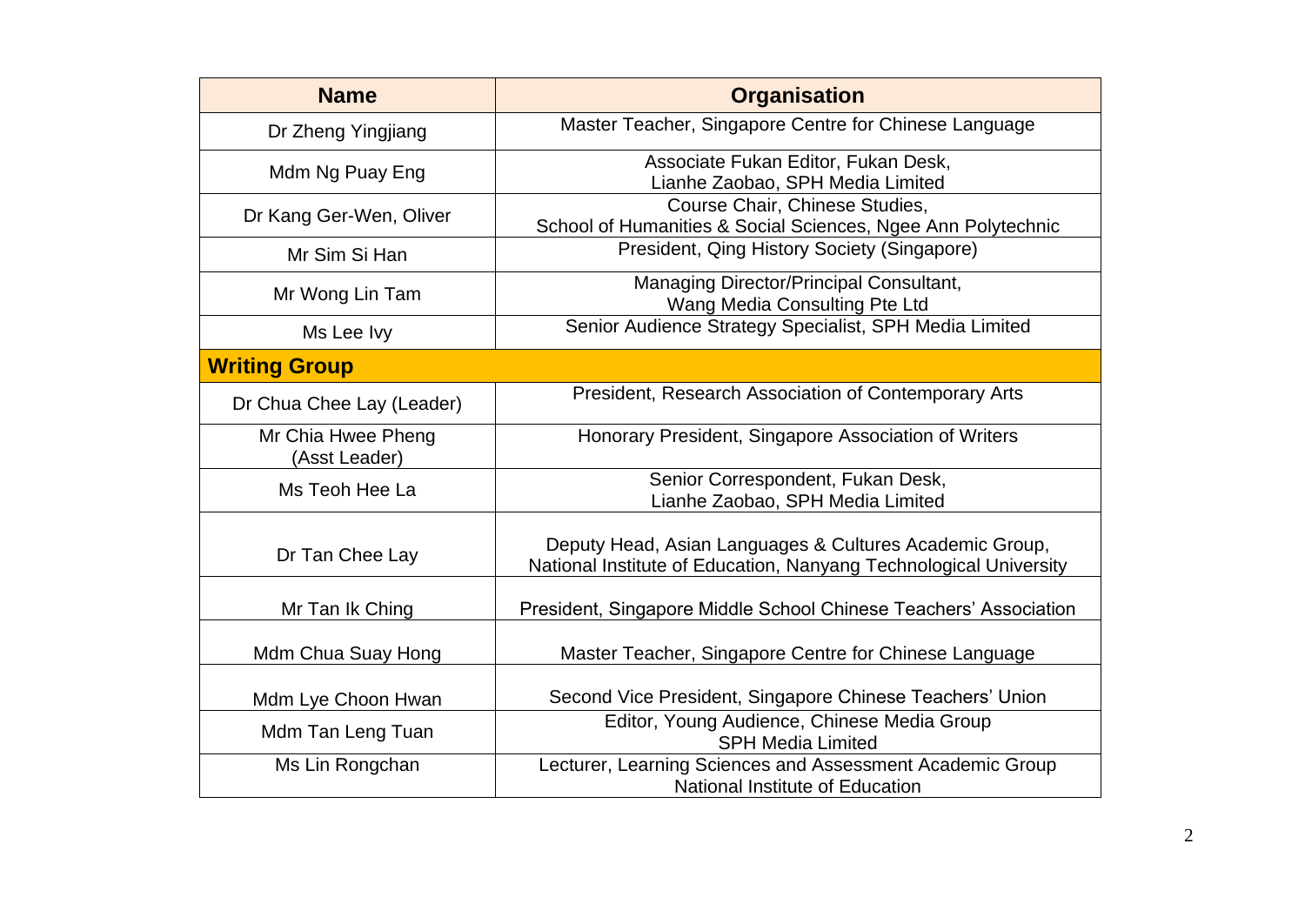| <b>Name</b>                   | <b>Organisation</b>                                                                                                    |
|-------------------------------|------------------------------------------------------------------------------------------------------------------------|
| Mr Jim Lim Shien Min          | 59stVentures, Founder & CSO<br>Fellow/Adjunct Lecturer NUS, SUSS, Ngee Ann Polytechnic and<br><b>Huawei University</b> |
| <b>Culture Group</b>          |                                                                                                                        |
| Mr Wan Shung Ming (Leader)    | Chairman, Member Affairs Committee,<br>Singapore Federation of Chinese Clan Associations                               |
| Dr Foo Tee Tuan (Asst Leader) | Director, Centre for Chinese Studies,<br><b>Singapore University of Social Sciences</b>                                |
| Dr Hang Kim Hoo               | Principal, Jurong Pioneer Junior College                                                                               |
| Ms Pamela Yoong               | Principal, Tampines Meridian Junior College                                                                            |
| Ms Serene Luo QZ              | <b>Schools Editor, The Straits Times</b><br>(English/Malay/Tamil Media Group), SPH Media Limited                       |
| Ms Loh Woon Yen               | Managing Editor, Chinese Media Group, SPH Media Limited                                                                |
| Mdm Chow Fong Yee             | Lead Teacher, Geylang Methodist School (Primary)                                                                       |
| Mr Woo Keng Choong            | Media Advisor                                                                                                          |
| Mr Cheah Chak Mun             | Vice-President, Chinese Language Society (Singapore)                                                                   |
| Mr Molby Low Kian Chye        | <b>Founder/Creative Director</b><br><b>Wawa Pictures</b>                                                               |
| Ms Jesslyn Wong Yan Yee       | Vice President (Head), Content Distribution<br>Mediacorp Pte Ltd                                                       |
| <b>Preschool Group</b>        |                                                                                                                        |
| Mr Xie Yao Quan (Leader)      | Member of Parliament, Jurong GRC                                                                                       |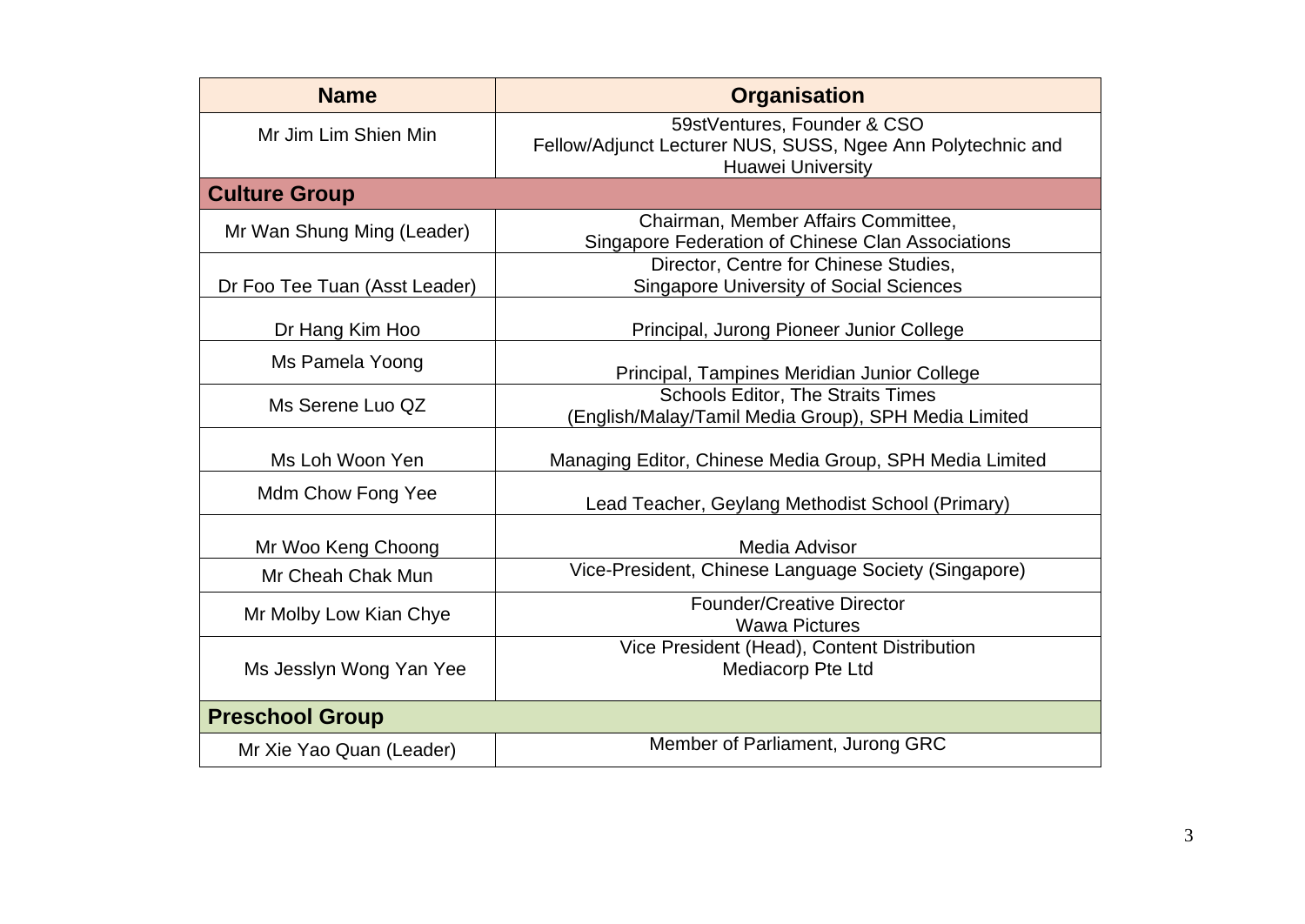| <b>Name</b>                   | <b>Organisation</b>                                                                                                                 |
|-------------------------------|-------------------------------------------------------------------------------------------------------------------------------------|
| Mr Ong Kock Hua (Asst Leader) | Retired School Principal, Executive Vice President,<br>Nanyang Confucian Association                                                |
| Mr Ng Keng Song               | District Head, Preschool Management Division,<br>PAP Community Foundation (HQ)                                                      |
| Ms Ho Yin Fong                | Dean, Faculty and Leadership Development<br>Campus Head, NIEC (City)<br>National Institute of Early Childhood Development           |
| Dr Connie Lum                 | Director of Mother Tongue Language Curriculum and Professional<br>Development, NTUC First Campus Co-operative Limited               |
| Mdm Lim Geok Leng             | President, Singapore Chinese Publishers' Association                                                                                |
| Mr Loo Yow Tong               | Division Manager, Scholarship & Chinese Language Division,<br><b>SEAMEO Regional Language Centre</b>                                |
| <b>Ms Lim Siew Gek</b>        | Retired Primary School Head of Department,<br>Former Senior Media Specialist, ETD, MOE                                              |
| Ms Cheong Lin Li              | <b>Associate Editor, Student Publications</b><br>Youth Audience, Chinese Media Group, SPH Media Limited                             |
| Dr Aw Guat Poh                | Associate Professor, Asian Languages & Cultures Academic Group<br>National Institute of Education, Nanyang Technological University |
| Ms Caroline Seng Boon Leng    | Director, Professional Development/Regulation and Standards 2<br><b>Early Childhood Development Agency</b>                          |
| Dr Wong Lung Hsiang           | Senior Research Scientist, Office of Education Research (OER)<br>National Institute of Education                                    |